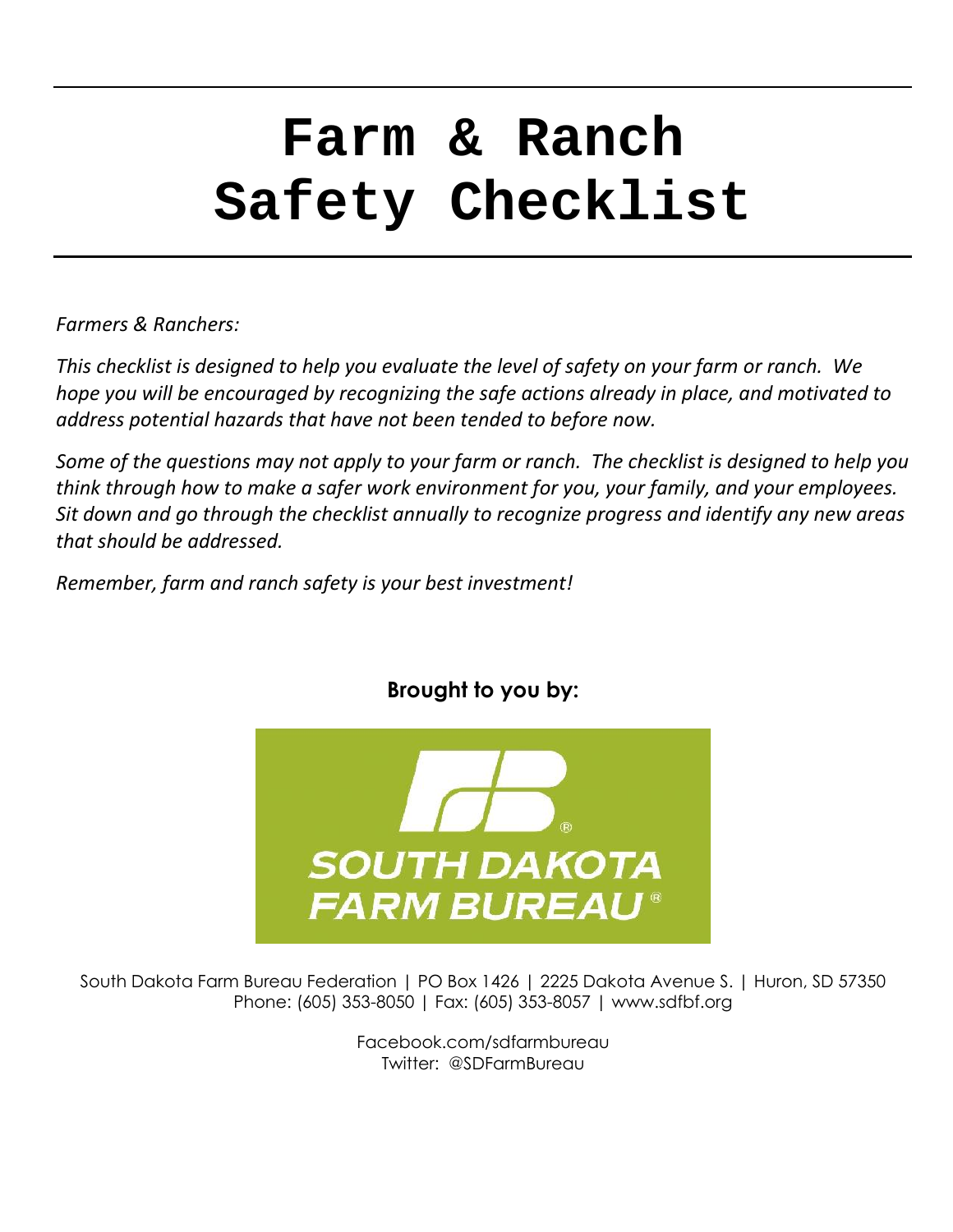# **Machinery**

|     | Yes No 1. Are tractors equipped with a ROPS (Roll-Over Protective Structure)<br>(i.e. rollbar/rollcage & seatbelt)?       |
|-----|---------------------------------------------------------------------------------------------------------------------------|
|     | Yes ___ No _____ 2. Are SMV (Slow Moving Vehicle) signs in place and reflective?                                          |
| Yes | No 3. Are PTO (Power Take-Off) shields in place and properly attached?                                                    |
|     | Yes No 4. Are proper guards and shields in place on all equipment including balers,<br>combines, and grain wagons?        |
|     | Yes ___ No ____ 5. Are danger and warning decals prominently displayed on all equipment?                                  |
|     | Yes ____ No _____ 6. Are all farm vehicles equipped with seatbelts?                                                       |
|     | Yes No 7. Do tractors and equipment have working hazard lights for road travel, and do they<br>work?                      |
|     | Yes ___ No ____ 8. Is farm machinery equipped with fire extinguishers?                                                    |
| Yes | No _______ 9. Are regular maintenance duties performed on all equipment?                                                  |
|     | Yes No 10. Have all workers, including family members, been properly trained to safely<br>operate tractors and equipment? |
|     | Yes ___ No ___ 11. Are all safety stops and emergency shut-off switches in place and working<br>properly?                 |
| No  | 12. Are keys removed from idle machinery?                                                                                 |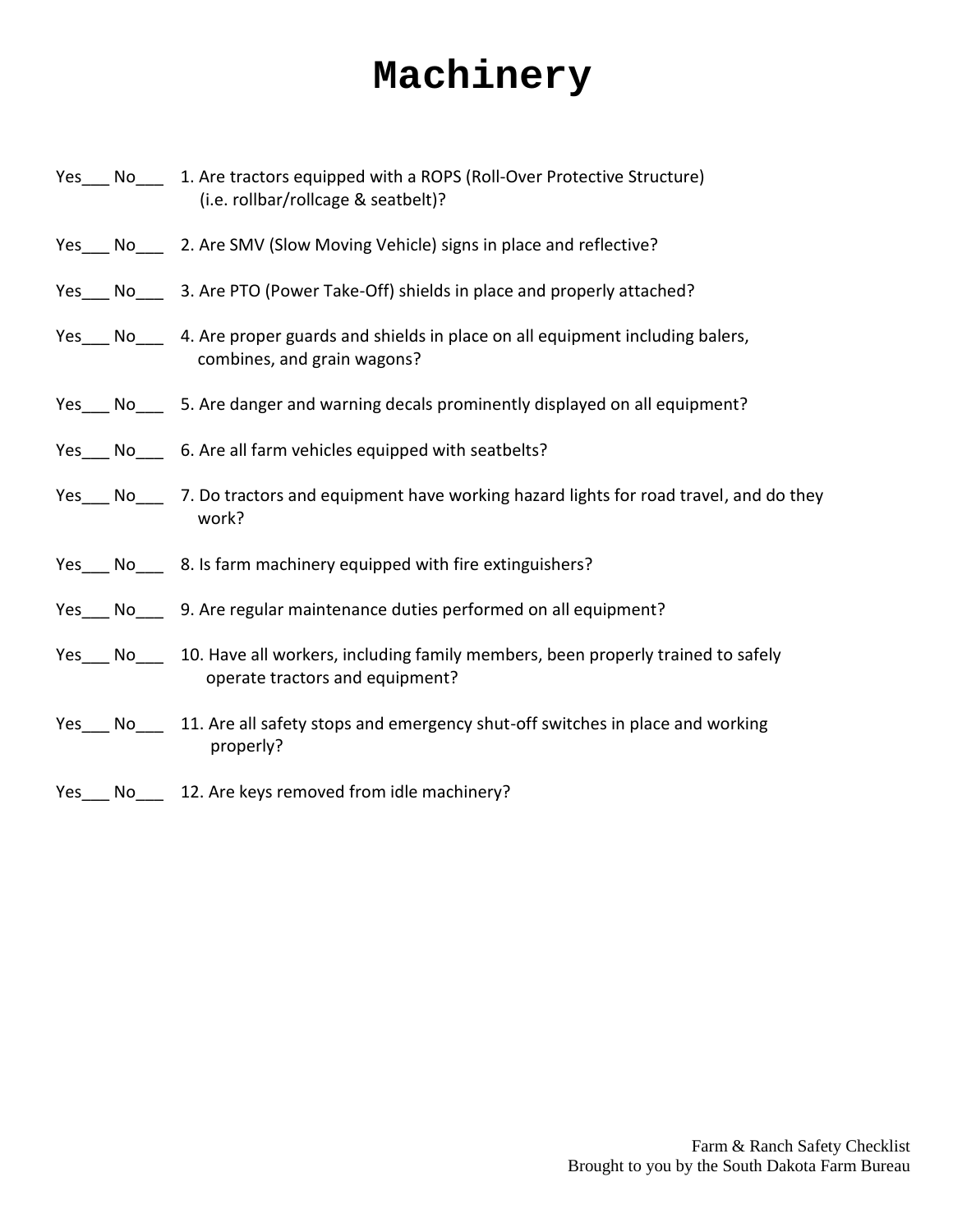# **Chemicals and Hazardous Materials**

Yes\_\_\_ No\_\_\_ 1. Are all agri-chemicals stored in original containers with easily read labels in a locked room, building or cabinet? Yes No 2. Are danger signs posted at your chemical storage area? Yes No 3. Are gasoline and other fuels stored in appropriate and clearly marked containers? Yes No 4. Are appropriate PPE's (Personal Protective Equipment) available when working with chemicals or hazardous materials? Yes No 5. Are appropriate equipment and materials available for cleaning up spills? Yes No G. Are MSDS (Material Safety Data Sheets) available for all hazardous substances?

#### **The Farm & Ranch Shop**

- Yes No 1. Is shop floor clear of debris, tools, and spills?
- Yes No 2. Is shop well lighted and well ventilated?
- Yes No 3. Are safety guards in place on all power equipment such as bench grinders, table saws, and air compressors?
- Yes No 4. Are safety glasses or face shields available for use with power tools?
- Yes No 5. Are electrical cords in good condition without any cuts, frays, or exposed wires?
- Yes No G. Are load ratings visibly marked on hoists?
- Yes No 7. Are air compressors equipped with pressure relief valves and pressure gauges?
- Yes No 8. Are compressed gas welding cylinders clearly marked?
- Yes No g. Have all welding gauges, hoses, and fittings been checked for leaks?
- Yes\_\_\_ No\_\_\_ 10. Have work and electrode lead cables of arc welders been inspected for wear and damage?